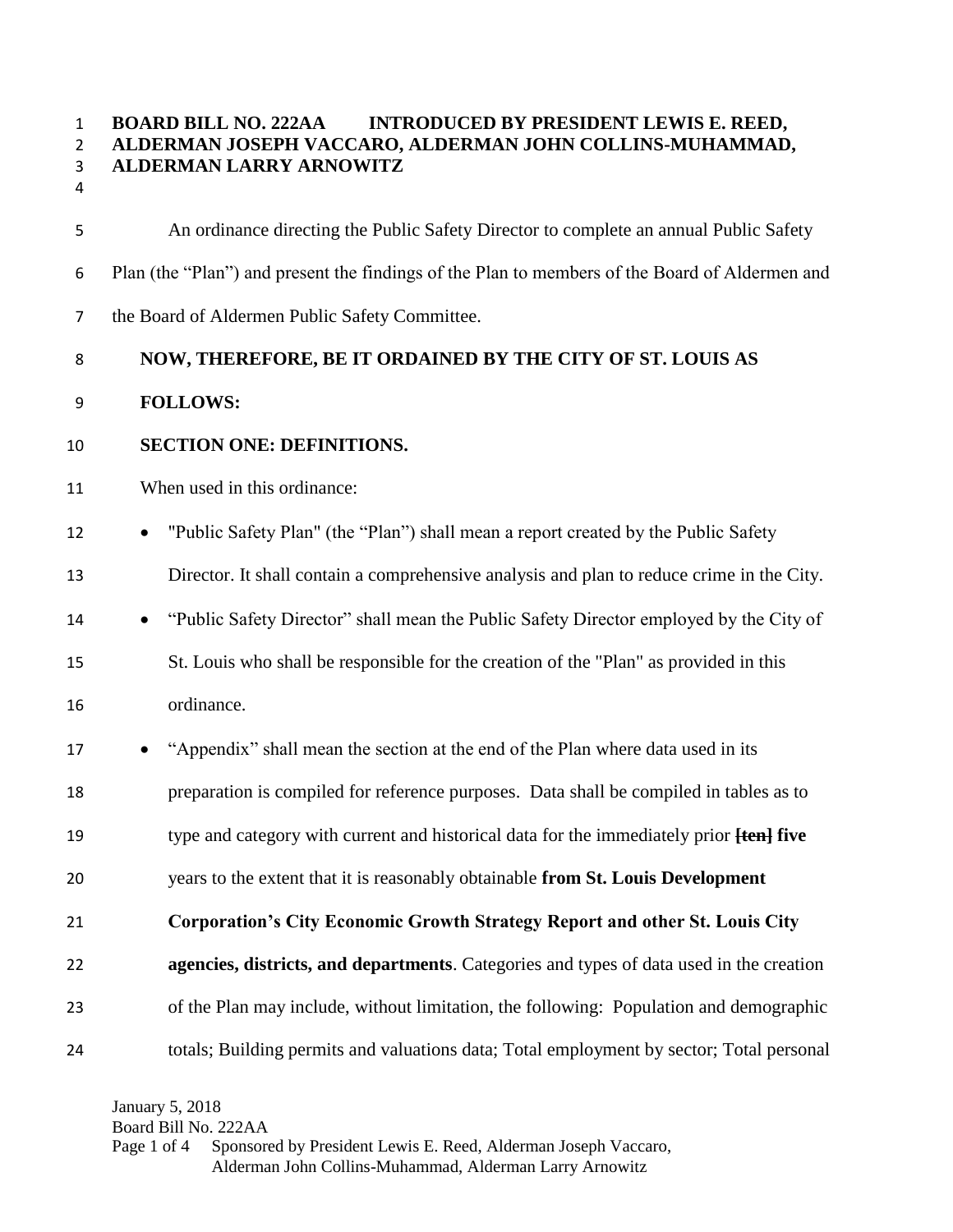income; Public school enrollment; and Public Safety total revenue and expense totals.

#### **SECTION TWO: PURPOSE OF THE PUBLIC SAFETY PLAN**

 (a) The City of St. Louis has a wealth of competitive assets that can be positioned to advance the future of St. Louis. However, despite the City's vast array of assets, the City is in need of direction to better utilize our assets and reduce the crime rate. Many of our neighborhoods suffer from a high rate of crime and violence. This affects our residents and visitors alike and limits our ability to grow and thrive as a city. The purpose of the City of St. Louis Public Safety Plan is to define the areas of issue and create a strategy to help address these issues and move the City forward. The Plan will be a tool that will provide data to the City of St. Louis and the Board of Aldermen **along with** better information on the strengths and weaknesses of the City's public safety entities. **The plan will be an information source during budget discussions and the Board of Aldermen shall consider funding of programs included in the report.** If the plan is utilized properly, it can be a process for coordination and unity across the City and can help serve as a bridge to break through decades of divisions to bring groups together that are in desperate need of repair with a centralized focus.

 **SECTION THREE. PUBLIC SAFETY PLAN STRATEGY.** The Public Safety Plan shall be a critical, strategic analysis of the crime rates in the City**, including, but not limited to, the categories of homicide, aggravated assault, rape, robbery, vehicle theft, burglary, reckless driving, human trafficking related offenses, and crimes committed by juveniles**. It shall utilize national crime prevention best practices in the creation of the plan. The completed Plan shall recommend goals for strengthening public safety, improving community relations and reducing the crime rate with recommended strategies, guidelines, and timeline for achieving such goals.

January 5, 2018 Board Bill No. 222AA Page 2 of 4 Sponsored by President Lewis E. Reed, Alderman Joseph Vaccaro, Alderman John Collins-Muhammad, Alderman Larry Arnowitz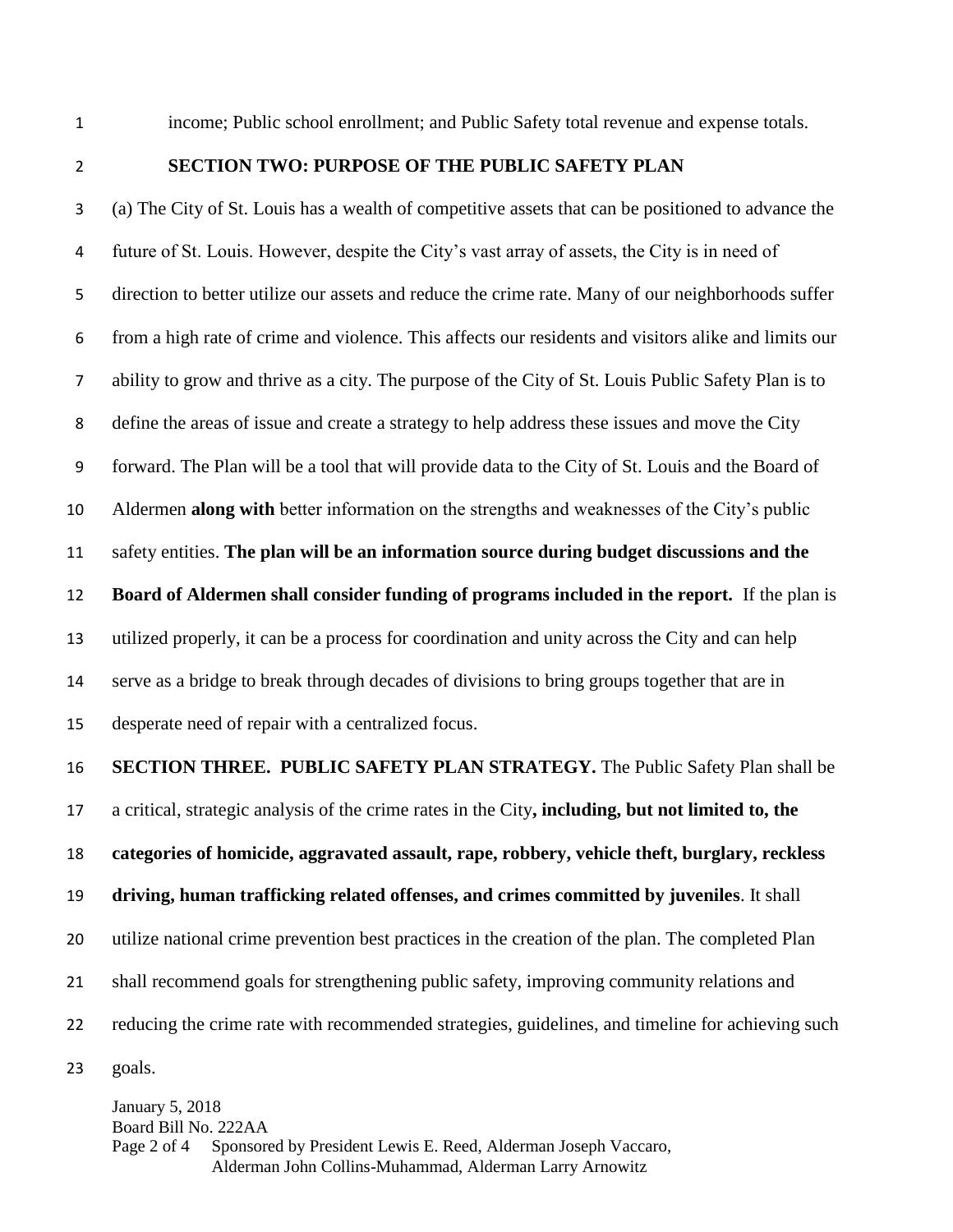| $\mathbf{1}$     | <b>SECTION FOUR. PLAN DEADLINE.</b> The Public Safety Director shall submit the                |  |
|------------------|------------------------------------------------------------------------------------------------|--|
| $\overline{2}$   | completed Public Safety Plan to the Board of Aldermen and the Board of Aldermen Public         |  |
| 3                | Safety Committee on or before July 1, of each year thereafter with the first Report to be      |  |
| 4                | completed by October 31, 2019. The Public Safety Director shall submit to the Board of         |  |
| 5                | Aldermen's Public Sagety Committee, on a calendar quarterly basis, the current crime           |  |
| 6                | rates of the various categories included in the annual Public Safety Plan per Section 3 of     |  |
| $\overline{7}$   | this ordinace. The Report shall be presented to the Public Safety Committee. Within thirty     |  |
| 8                | days following the Board of Aldermen's receipt of the plan, the Chairman of the Public Safety  |  |
| $\boldsymbol{9}$ | Committee shall convene a meeting of the Committee for this purpose.                           |  |
| 10               | SECTION FIVE. COMPONENTS OF THE ECITY ECONOMIC GROWTH                                          |  |
| 11               | <b>STRATEGY REPORT] PUBLIC SAFETY PLAN.</b> The Public Safety Plan shall include               |  |
| 12               | reports and analyses of the following matters and such other matters as the Public Safety      |  |
| 13               | Director may deem relevant:                                                                    |  |
| 14               | Crime Rate Area Overview. The Plan shall provide a detailed overview of the areas<br>$\bullet$ |  |
| 15               | with high crime rates, types of crime and statistics and data related to the crimes            |  |
| 16               | committed in the City.                                                                         |  |
| 17               | Community Relations Strategy. The Plan shall provide a detailed section on the plan            |  |
| 18               | to improve community relations in the City with law enforcement. The section shall             |  |
| 19               | outline a strategy to improve relations.                                                       |  |
| 20               | Public Safety Recommendations. The Plan shall provide a detailed and                           |  |
| 21               | comprehensive strategy for the City. The section of the Plan will outline                      |  |
| 22               | recommendations as to what, if any, changes to the City's laws, policies and                   |  |
| 23               | procedures may be necessary or advisable to achieve the Public Safety Plan.                    |  |
|                  | <b>January 5, 2018</b><br>Board Bill No. 222AA                                                 |  |

Page 3 of 4 Sponsored by President Lewis E. Reed, Alderman Joseph Vaccaro, Alderman John Collins-Muhammad, Alderman Larry Arnowitz